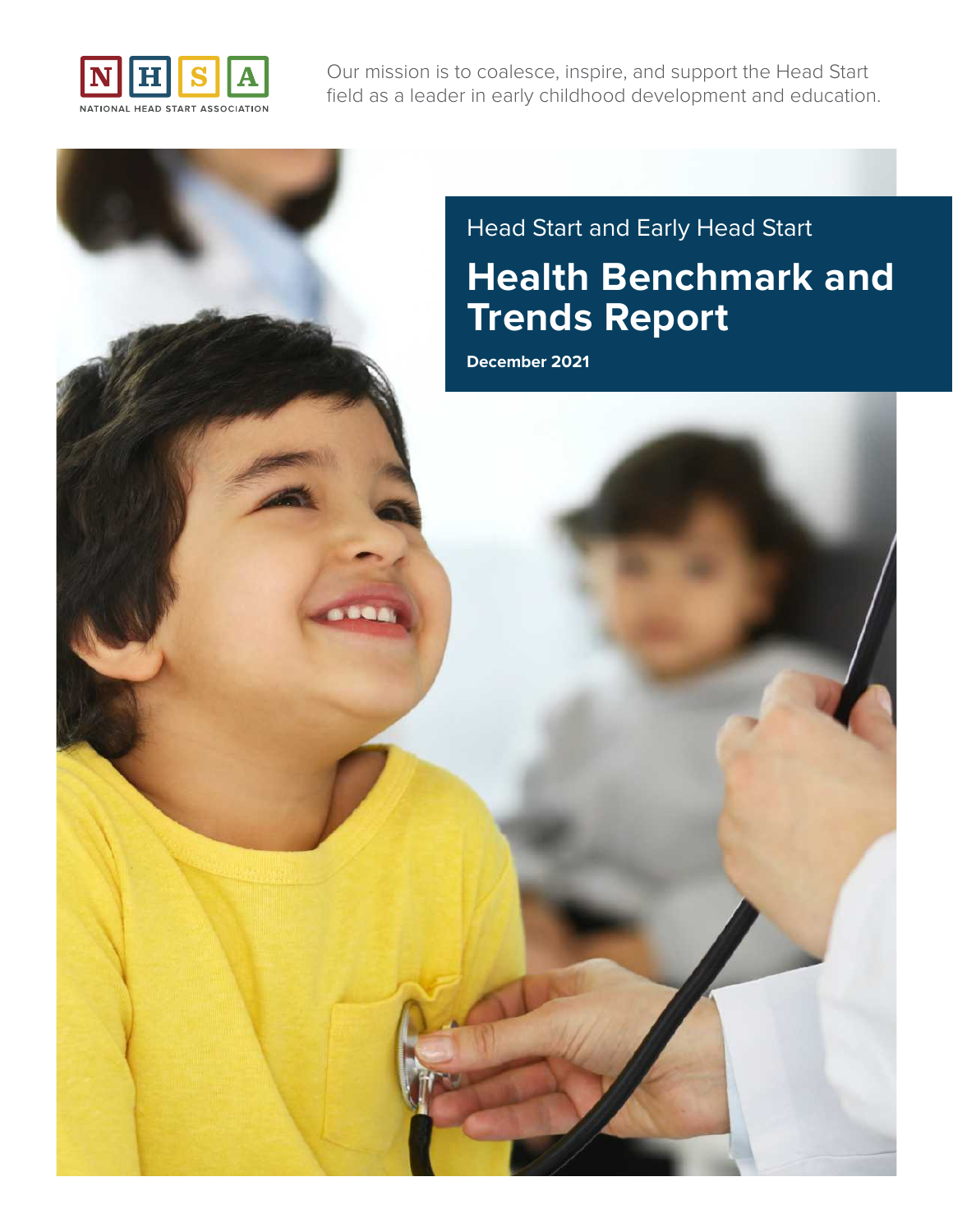

# Defining Equity of Access



**Access** is a shorthand term used for a broad set of concerns. It refers to the degree to which children and families are able to obtain needed services from the health care system. Access varies according to several measures of equity, including financial, structural, demographic, and cultural.

Note: This report uses the terms "accessibility," and "accessible" interchangeably.

# **Executive Summary**

From its earliest days in 1965, Head Start has maintained children's health as a core component of its program model. Upon the introduction of Early Head Start in 1995, this care expanded to incorporate infants, toddlers and pregnant women. Today, Head Start programs\* play a vital role in helping families navigate health care, immunizations, screenings, and developmental supports holistically and throughout their time with the program and beyond.

Poverty too often goes hand-in-hand with poor health and limited access to necessary medical services—a reality that has been prominently displayed throughout the COVID-19 pandemic. Without routine check-ups and specialists to identify and treat disabilities or delays, some children suffer for years during a critical period of development, ultimately undermining their full potential.

Head Start's comprehensive approach to child development ensures children have access to health insurance, regular screenings, immunizations, well-child visits, dental and nutrition services, necessary medical attention, healthy meals, and connections to other social service programs such as the Supplemental Nutrition Assistance Program (SNAP) and the Special Supplemental Nutrition Program for Women, Infants, and Children (WIC). As the original two-generation model in early education, Head Start also provides services to the families it serves. However, access to health services varies enormously across the country. In some communities, care is available to families and children; in others, there are few, if any, providers and long waits for appointments.

\*Throughout this report, we use "Head Start" to refer to all Head Start,<br>Early Head Start, Early Head Start-Child Care Partnerships, Migrant/Seasonal, **Child Start, Care of Start, Early Head Start**, Care Partnerships, Migr and American Indian/Alaska Native grantees.

In 2016, the National Head Start Association (NHSA) conducted its first nationwide survey focused on understanding access to and support of health services for children and families. This 2021 report is a five-year follow-up to that study, and again examines the intersection between equity and access.

The 2021 survey received 389 responses, representing approximately 20% of Head Start agencies nationwide. While participation was voluntary, the programs that responded generally reflect the national diversity of grantee auspices and sizes.

The central findings that emerged from this year's survey are organized into five categories: **Providers**; **Screenings**; **Mental Health Care**; **Dental Care**; and **Social Determinants of Health**.

Each category has a dedicated page in this report. In addition, this report includes a special highlight of the particular health needs of pregnant women, infants, and toddlers in Early Head Start. At the end, you will find a series of recommendations for the federal Office of Head Start and other federal, state and local agencies, and private sector partners.

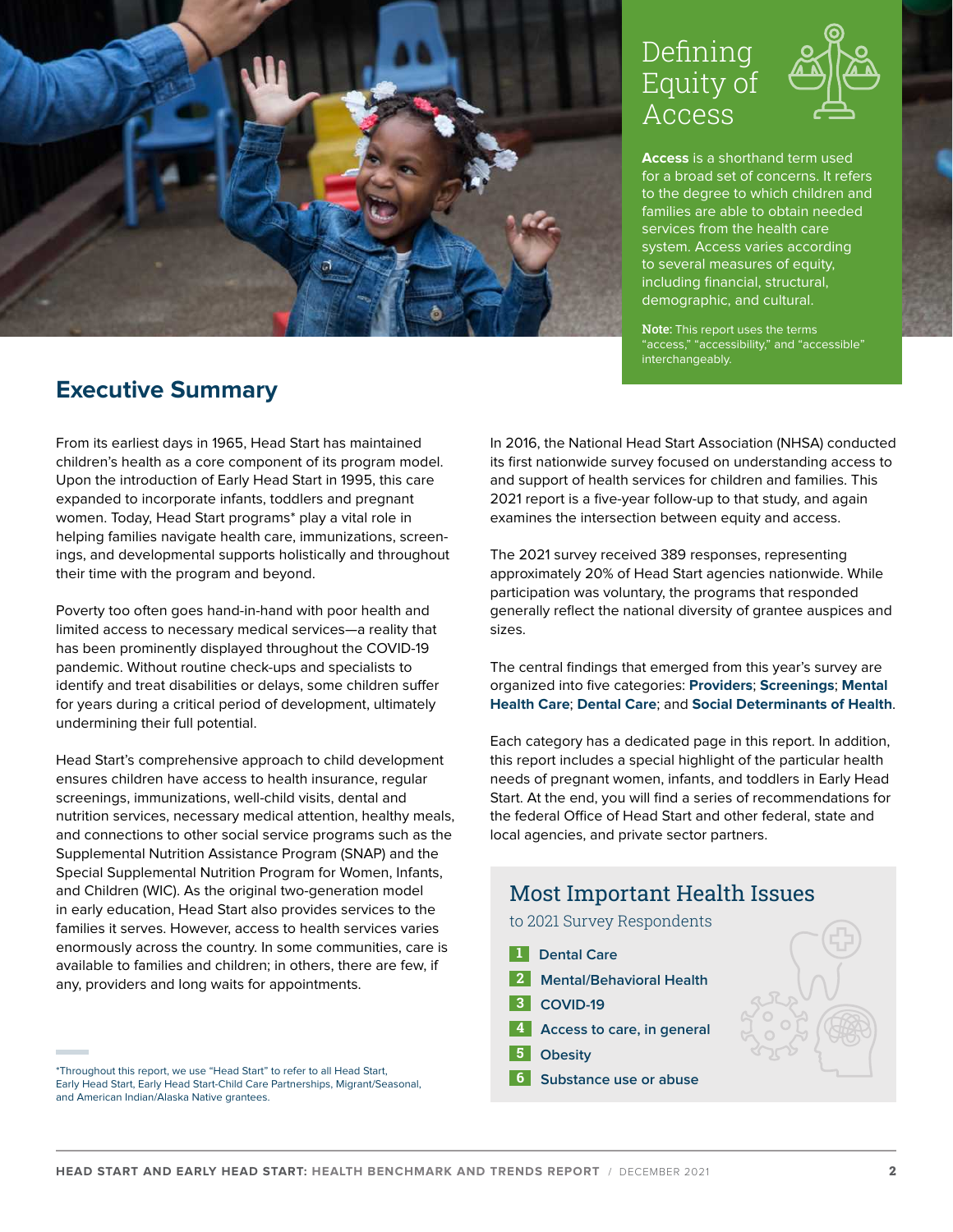

# A Special Look at Prenatal to Three Health

Early Head Start, Head Start's prenatal to three program, serves 221,313 children and pregnant women, or 29% of the entire Head Start service population. By intervening as early as possible, these programs prevent and address childhood trauma, hunger, health issues, and other outcomes associated with growing up in poverty. The [American Academy](https://healthychildren.org/English/ages-stages/Your-Childs-Checkups/Pages/default.aspx)  [of Pediatrics](https://healthychildren.org/English/ages-stages/Your-Childs-Checkups/Pages/default.aspx) recommends 10 well-child visits in the first two years of a child's life. Early Head Start programs partner with local health providers to provide resources for these visits and ensure a comprehensive and coordinated array of health services for children under the age of three and their families.

Early Head Start also enrolled 11,763 pregnant women during the 2020-21 program year who received prenatal care to reduce complications for both parents and baby during pregnancy and birth. Among survey respondents who offer Early Head Start, 68% report most or all families can access prenatal or postpartum care providers who accept their insurance. Only 50% report the same for providers who are linguistically and culturally prepared to work with families.

Many Early Head Start programs maintain partnerships to facilitate, enhance, or provide health services for the pregnant women and their newborns and infants. Of the survey respondents, 94% report partnering with the Special Supplemental Nutrition Program for Women, Infants, and Children (WIC), which provides valuable nutrition resources to pregnant and postpartum women and children up to age five.

Partnerships for breastfeeding and lactation support lag significantly behind WIC partnerships, with only 48% of respondents

who offer Early Head Start reporting any such partnerships. While programs that only serve three and four year olds do not enroll pregnant women, infants, and toddlers directly, most of them likely have parents of enrolled children who are or may become pregnant or who have other younger children at home. Yet, among these programs, only 23% report partnerships for breastfeeding and lactation support.

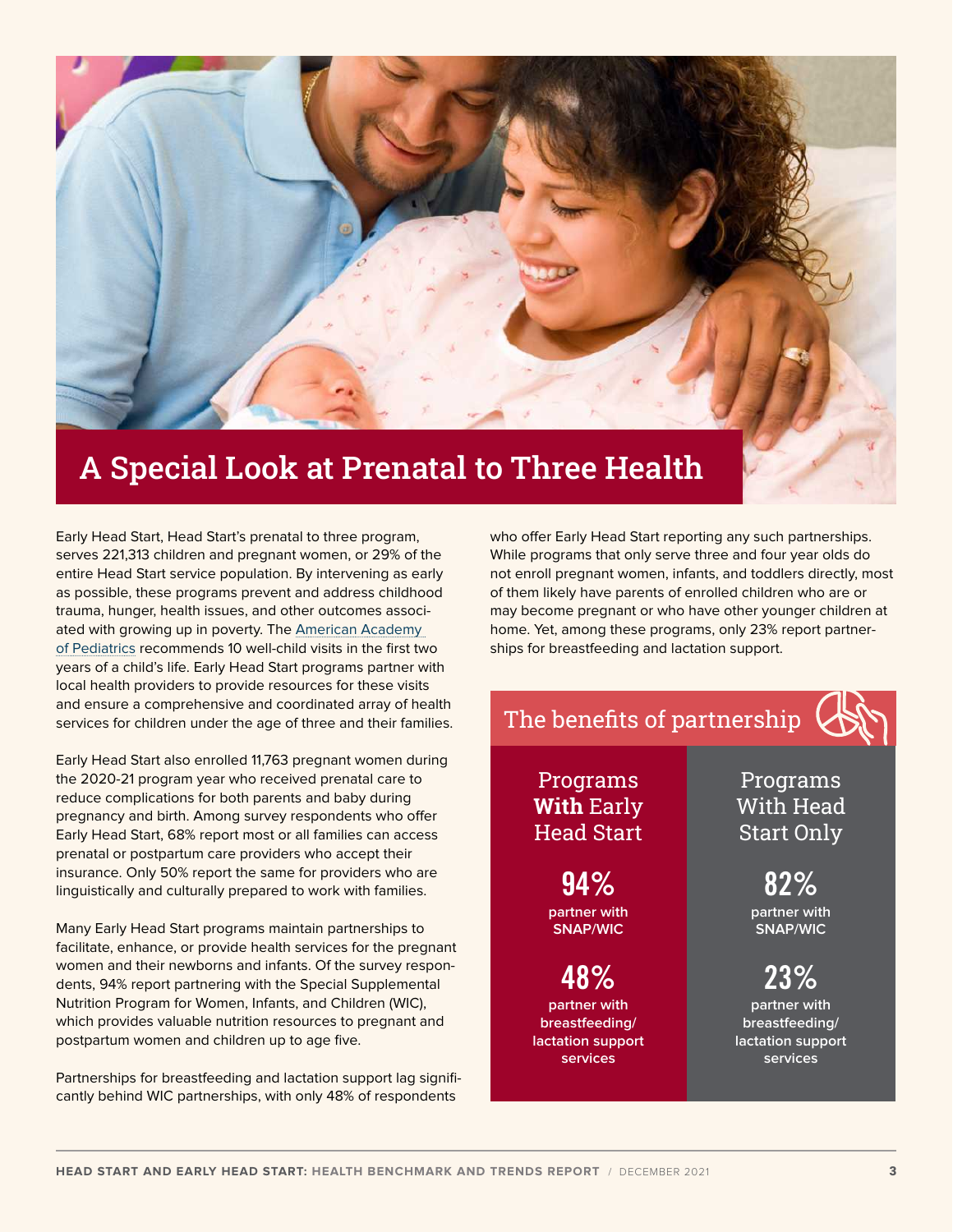

## **Access to Medical Providers**

"In general there is a high demand for medical services and not enough providers. It takes weeks and months to get appointments, paperwork filled out, copies of immunizations, physicals, TB results, etc." —California Survey Respondent

There are several factors—and potential barriers—to accessing medical providers: availability of providers; availability of appointments; insurance; transportation; language spoken; cultural relevance; and more. Our survey asked about ten different types of providers and whether families could access providers who (a) accepted their insurance and (b) were culturally and linguistically prepared to serve them.

Accessibility varies by provider type. We found pediatricians and prenatal/postpartum care providers were the most available to Head Start families, with approximately 70% of respondents reporting that most or all families could access providers who accepted their insurance.

Similarly, 68% of respondents report partnering directly with individual pediatricians, though this is a decrease from 77% just five years ago.

By contrast, the least available providers were specialists in mental health, behavioral therapy, and dental care, with fewer than 40% of respondents reporting most or all families can access mental health providers.

### Number of providers who accept Head Start families' insurance for preventative or follow-up care

**Families struggle to find providers or have long waits for appointments** 

**Most families have access but certain communities lack providers**

**Most or all families have access to providers** 

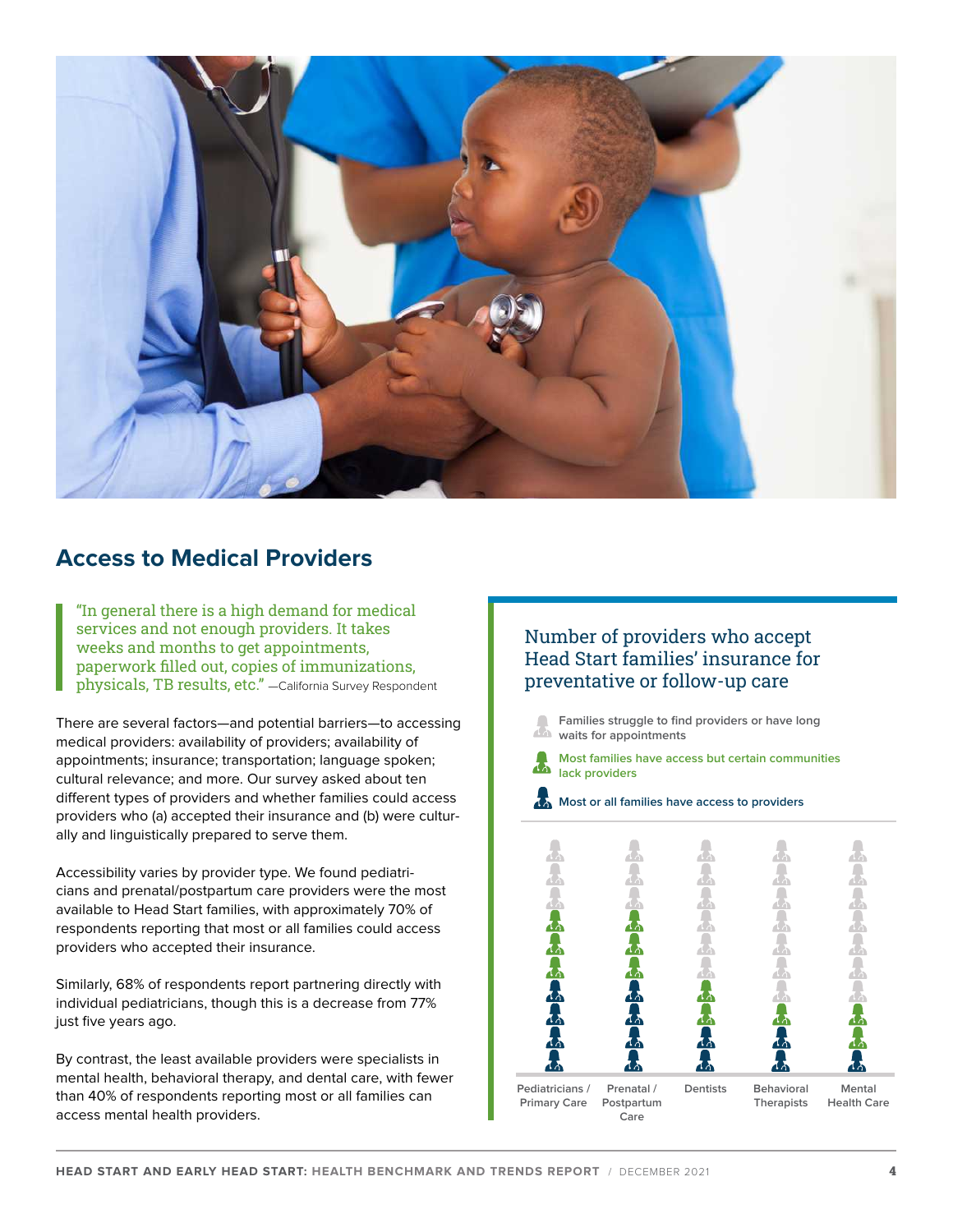Accessibility also varies by community type. Respondents from programs in predominantly urban areas report higher rates of access than those in predominantly rural areas. The approximately 70% of families with access to pediatricians and prenatal/postpartum care increases to 85% in urban areas and decreases to 68% in rural areas. For mental health providers, the split is 34% for urban areas, while just 23% of programs in predominantly rural areas report most or all families could access mental health providers who accept their insurance.

Given Head Start's diverse population, linguistic and cultural preparedness is another critical component of health care access. However, respondents report lower rates of provider preparedness across the board. Pediatricians and prenatal/ postpartum care providers remain the most accessible, but just 53% of respondents said most or all families could find providers who were linguistically and culturally prepared to work with families. For specialists, the rates only decrease from there, down to just 31% for mental health providers.

Head Start programs consistently work to make medical care more equitable for families, often through translation and transportation services. For many programs, the cost of these services comes out of the program budget despite the fact that most families are eligible for these services through Medicaid.

While linguistic preparedness is growing among health care providers—24% of respondents said providers have staff who speak the needed languages, up from 15% just five years ago—37% of respondents still report program staff provide translation services during medical appointments. When this happens, the burden is on the program to ensure they have enough staff to cover all linguistic needs and to cover the cost of the staff time spent at the appointment.

#### How Head Start helps families get to health appointments



- **42%Program assists families in accessing transportation through Medicaid**
- **12%Families find transportation on their own**
- **2% Families have the necessary transportation**
- **<1%Program provides transportation and is reimbursed by Medicaid**

"Transportation is an issue. If you live in the same town as the doctor, medical transport isn't available. Unfortunately there is little public transportation and the office may be unsafe to walk to." —Pennsylvania Survey Respondent

Programs also support families getting to and from their medical appointments: 43% of programs report providing transportation for families out of their program budget if they don't have the necessary transportation themselves. More programs are providing transportation to families through Medicaid compared to five years ago—42%, up from 34% but this is still a significant portion of programs providing this service using program funds.

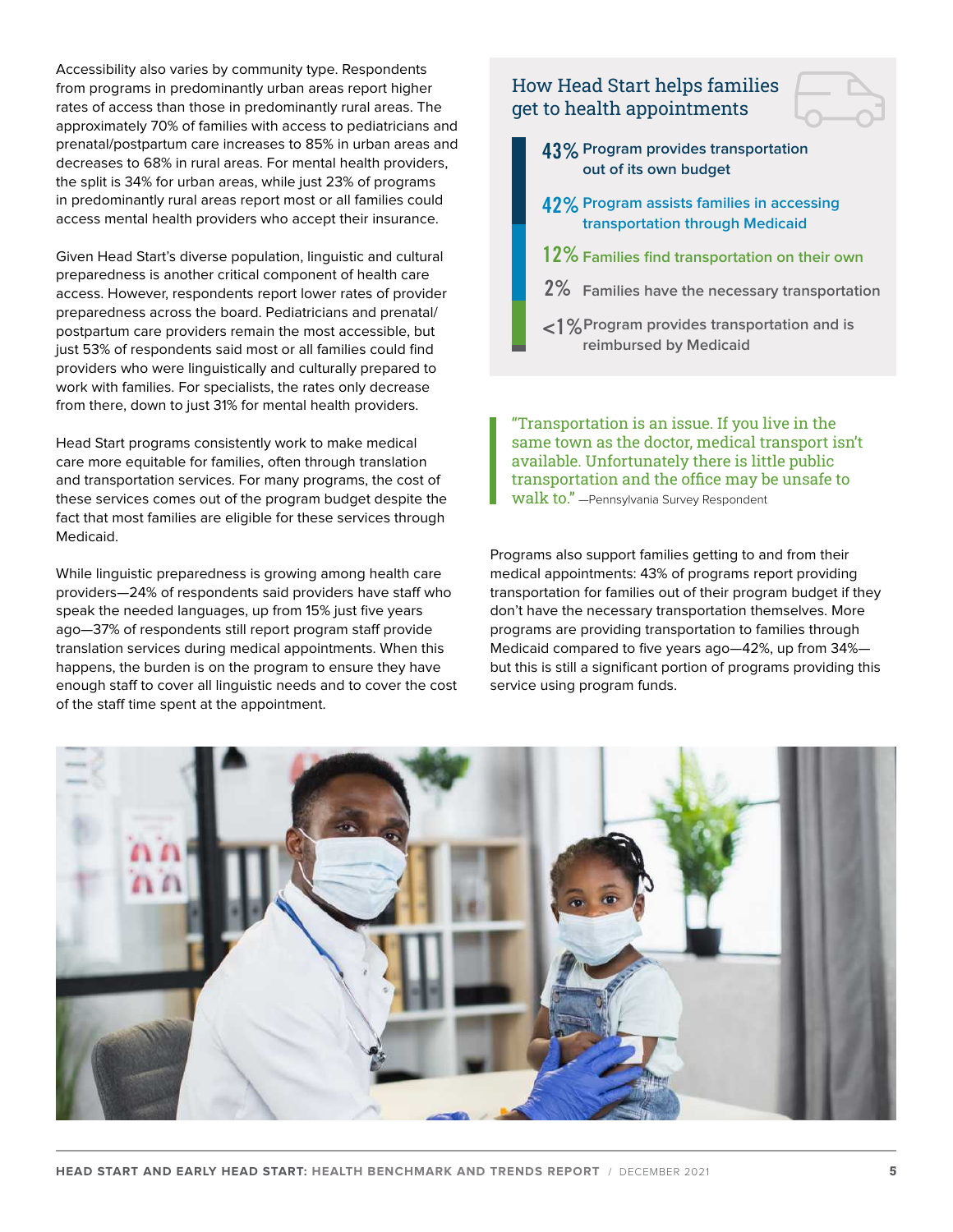

# **Screenings**

Head Start programs are responsible for ensuring children receive vision, hearing, and developmental screenings within 45 days of enrollment. These and other screenings are critical to children's physical health, as well as their readiness to learn. A three year old in need of glasses will miss valuable learning opportunities and fall behind. She may also get headaches or act out, leading to what may manifest as a behavioral issue instead of a true medical need with a simple solution.

These screenings require a significant amount of staff time and can impact program budgets. Four of the six screenings vision, hearing, development, and behavior—are most often conducted by programs themselves, meaning the cost of materials and staff time comes out of the program budget.

Approximately 70% of programs report providing these screenings themselves, with another 15–25% reporting they do some screenings while pediatricians do others. Sixty percent of programs report paying for these screenings out of their own budget, a slight increase from our 2016 survey. This increase appears to be driven by fewer community partners providing screenings at no cost to programs, such as at a community health fair.

Why Screen?

**Hearing** and **vision** screenings identify children who need further evaluation of their vision, hearing, and eye health. Left unidentified and unaddressed, these issues may inhibit learning.

**Development** and **behavior** screenings identify potential delays to allow for early treatment and support services.

**Lead** and **hemoglobin** screenings detect lead poisoning or iron deficiency, which can lead to serious, life-long health complications.

Pediatricians are more likely to conduct lead and hematocrit/hemoglobin screenings, which are blood tests for lead exposure and anemia. Only about 10% of programs report doing all of these screenings themselves and another approximately 15% do some while pediatricians do others. About 70% of programs report pediatricians do all of the blood test screenings.

When health care providers conduct screenings, they can bill Medicaid or insurance for the cost. This is a significant benefit for families; however, it adds a layer of complication when it comes to getting the results back to programs. Approximately 30% of programs report, even when health providers perform hearing and vision screenings, they still have to do additional screenings because the results shared with them are often only pass/fail.

Another 40% of programs report only some of the results they get are useful, while others require additional screenings by the program. When children "fail" a hearing or vision report and no additional information is provided, the burden often falls on the program to investigate further and identify the issue in order to tailor support for the child.



### Usability of pediatrician screening results

■ Sometimes useful depending on the doctor, but additional screenings are needed for some children

■ Usually pass/fail, requiring additional screening to provide individualized plans for children

■ Very useful

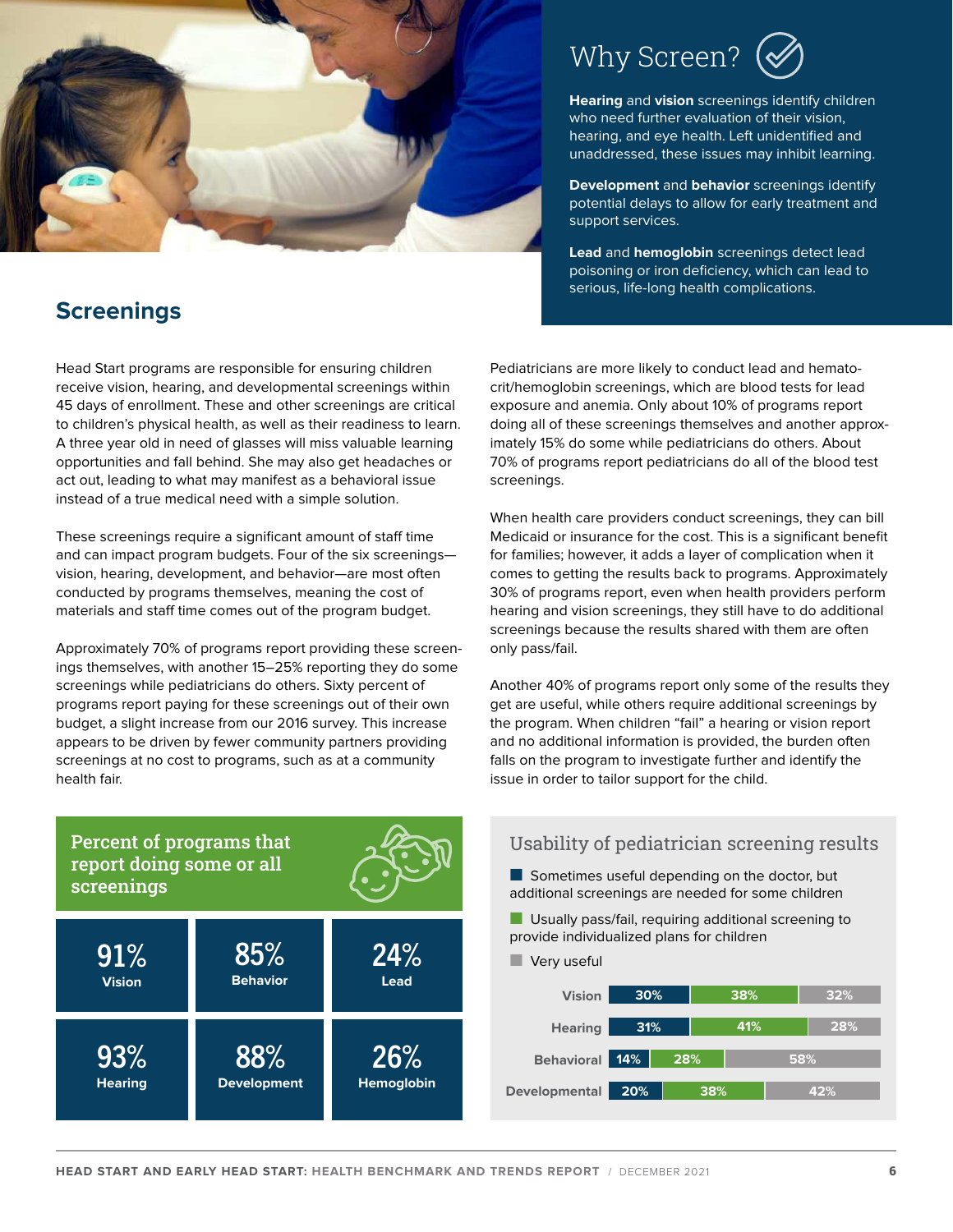

## **Dental Care**

When asked the open-ended question "What are the three most important health issues in your community?" the most common issue cited was dental care. Respondents noted many components, in particular: dentists not serving children under the age of two; dentists not accepting Medicaid; and parents who are unable to keep treatment appointments.

Less than 40% of respondents said most or all families they serve are able to access dentists who accept their insurance. Another nearly 40% said their communities lack providers and have long waits for appointments. These numbers are nearly identical when asking about the linguistic and cultural preparedness of dentists.

This is a slight decrease from five years ago, when 46% of respondents said most or all families could access dentists who accept families' insurance. This downward trend is also seen in partnerships. This year, 78% of programs report partnering with individual dentists, down from 85% in our 2016 survey.

[Tooth decay](https://www.cdc.gov/oralhealth/basics/childrens-oral-health/index.html) is the most common disease in children. Oral care should start between ages 6 to 10 months, before the infant's first tooth comes into the mouth. As soon as the first tooth comes in, it can develop tooth decay. Poor oral health can lead to eating and speaking problems and pain. Oral pain can cause children to be fussy or withdrawn, make it hard for them to focus and

learn, and contribute to missing days of school. Children who do not have oral pain learn more. Head Start helps families learn healthy oral health habits by providing nutritious meals, ensuring

"Dentists in our area will not see children under the age of 3 and the wait for an appointment is extremely long."

—Michigan Survey Respondent

children brush their teeth throughout the day using fluoride, and working with caregivers to establish a dental home for regular visits.

| Head Start Families Have Difficulty Finding Dental Providers       |                                                                                                                      |                                                                        |                                                                                                     |
|--------------------------------------------------------------------|----------------------------------------------------------------------------------------------------------------------|------------------------------------------------------------------------|-----------------------------------------------------------------------------------------------------|
| 81% of respondents report families have some degree of difficulty  |                                                                                                                      |                                                                        |                                                                                                     |
| 17%<br>report some providers<br>but long waits for<br>appointments | <b>19%</b><br>report most families can<br>access providers but some<br>specific communities lack<br>enough providers | 22%<br>report very few providers<br>and long waits for<br>appointments | 23%<br>report some families have<br>trouble finding providers<br>and have waits for<br>appointments |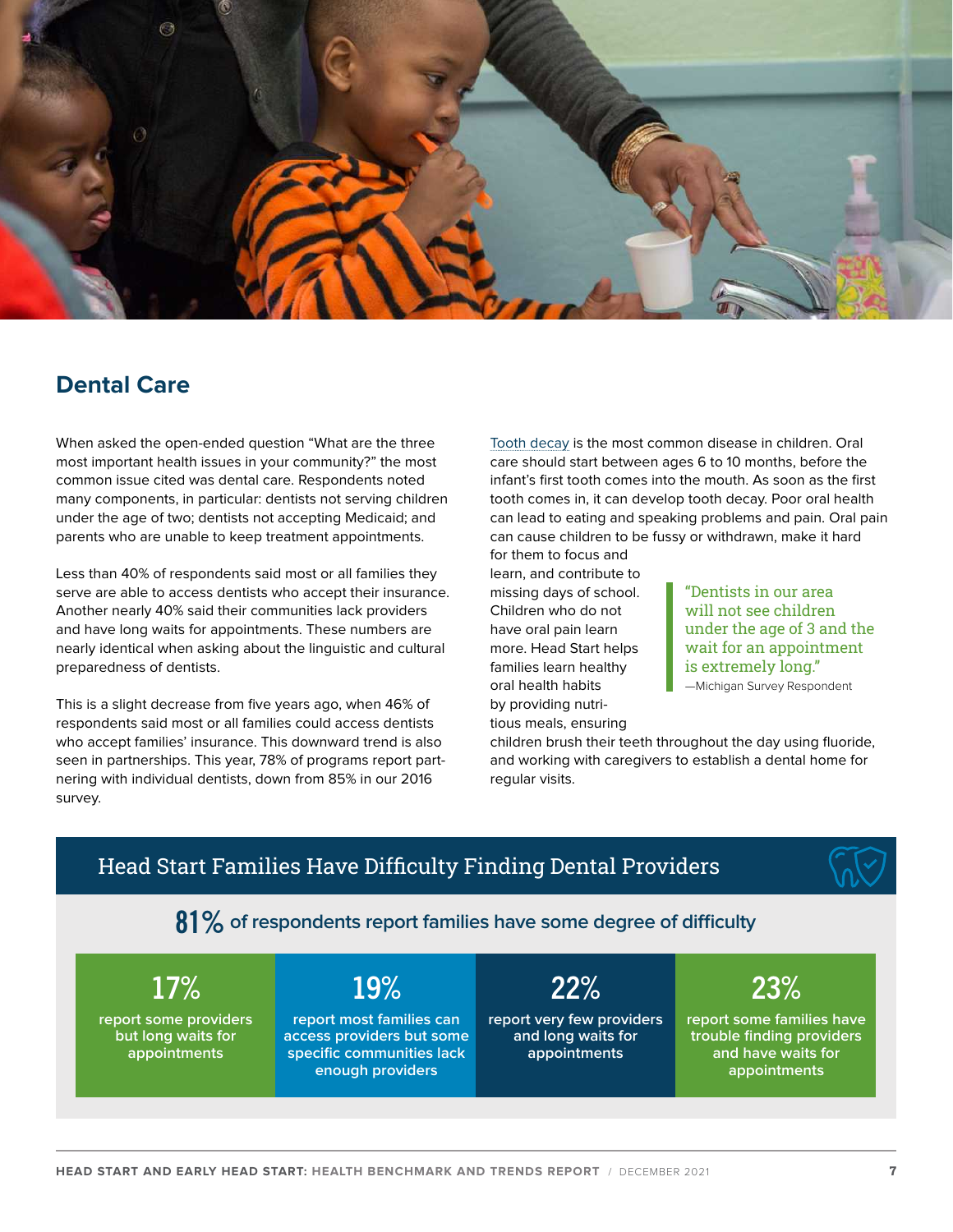

# **Mental Health**

Throughout the past several years, mental health has become a common topic of the national conversation around health. We see this in everything from the increasing opioid epidemic to the effects of the COVID-19 pandemic. Adverse childhood experiences (ACEs) can have long-term effects on physical health.

The more ACEs a child experiences, the more likely they are to suffer from chronic health conditions like heart disease and diabetes.

Mental health is consistently a significant concern of Head Start programs in terms of supporting the health and wellness of children and families. Mental health and behavior problems were the second most important health issue facing communities according to respondents of our survey. This is separate from concerns about substance misuse, which ranked as the sixth highest health issue.

Despite the critical need, access to mental health providers and behavioral therapists remains low nationwide. Nearly half (45%) of survey respondents say there are few providers and long wait times for mental health providers that accept families' insurance. This number increases to 52% for respondents from predominantly rural areas, compared to 32% among those from predominantly urban areas. Rates are relatively similar for behavioral therapists.

In order to address the mental health and behavioral needs of Head Start children and families, most Head Start programs

use the principle of traumainformed care in their services: 87% of respondents report implementing trauma-informed care for children and 78% for families. Many programs also screen for depression among

"Families in our community are in dire need of mental health and support services." —Texas Survey Respondent

parents: 17% of programs screen all parents; 30% screen those who express an interest or need; and 61% would screen all parents if they had additional resources.

Partnerships are another way programs respond to the mental health and behavioral needs of children and families. Out of all respondents, 61% report partnering with individual mental health practices and 45% report partnering with individual behavioral therapy practices.

One positive change in our findings from 2016 to 2021 is an increase in pediatricians conducting behavioral screenings on children. Just 4% of programs in the 2016 survey said pediatricians conducted behavioral screening compared to 13% today. We see a parallel increase in the usefulness of the reports programs are getting back in this area. More than half of respondents said the results they receive are very useful and have specific information about each child.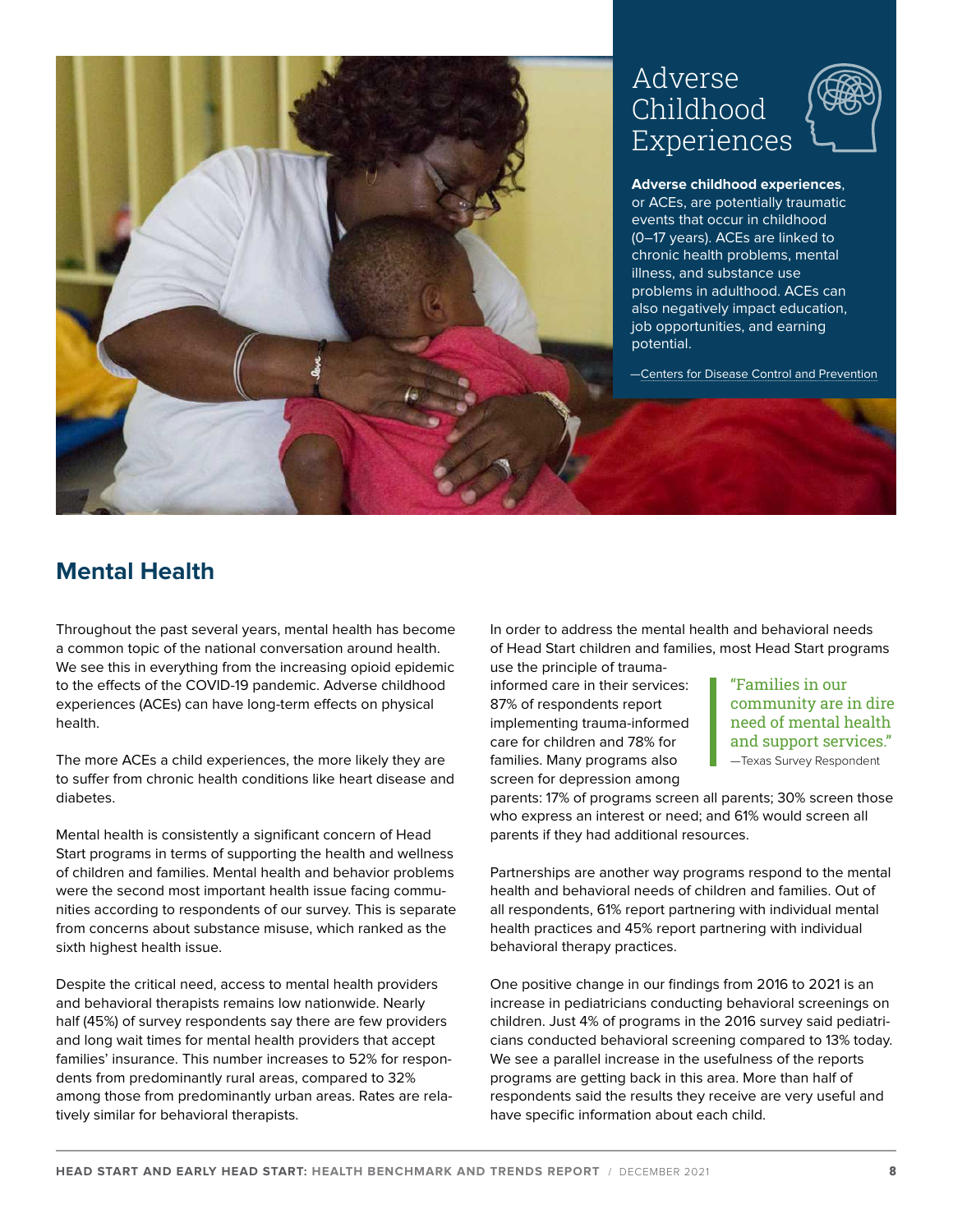

# Social Determinants of Health

# **62%agree**

**Many families we serve are food insecure**

**54%agree**

**Many families we serve have unsafe or unstable housing**

# **53%agree**

**Many families we serve are exposed to community violence**

**45%agree**

**Many families we serve experience race-related health inequities**

# **Social Determinants of Health**

As defined by the CDC, social determinants of health (SDOH) are the "conditions in the environments where people are born, live, work, play, worship, and age that affect a wide range of health, functioning, and quality-of-life outcomes and risks." The main categories of SDOH include economic stability, education access and quality, health care access and quality, neighborhood and built environment, and social and community context. Head Start programs work tirelessly to support families in all SDOH areas.

In order to understand the broader context of health among Head Start families, our survey asked programs about the

various SDOH their families might face. Unsurprisingly, we found the majority of families face environmental conditions that negatively affect their health and wellbeing.

For some, these are the most important health issues in their community. Of all survey respondents, 8% report homelessness and unsafe housing as one of the top three most important health issues in their community. Six percent highlight nutrition and 3% cite racial inequality. While they do not come up consistently, neighborhood violence, domestic violence, and child abuse are also mentioned several times by survey respondents.

## A Closer Look: Head Start Programs During the COVID-19 Pandemic



#### Nutrition assistance

66% **provided food for pick-up** 62% **sent food home with children** 59% **partnered with community outreach programs** 58% **partnered with local food banks** 56% **delivered food to homes** 31% **provided USDA waivers**

#### Housing assistance

83% **partnered with community outreach programs** 56% **partnered with local homeless shelters** 39% **partnered with faith-based organizations** 27% **provided eviction support**

9% **provided direct financial support**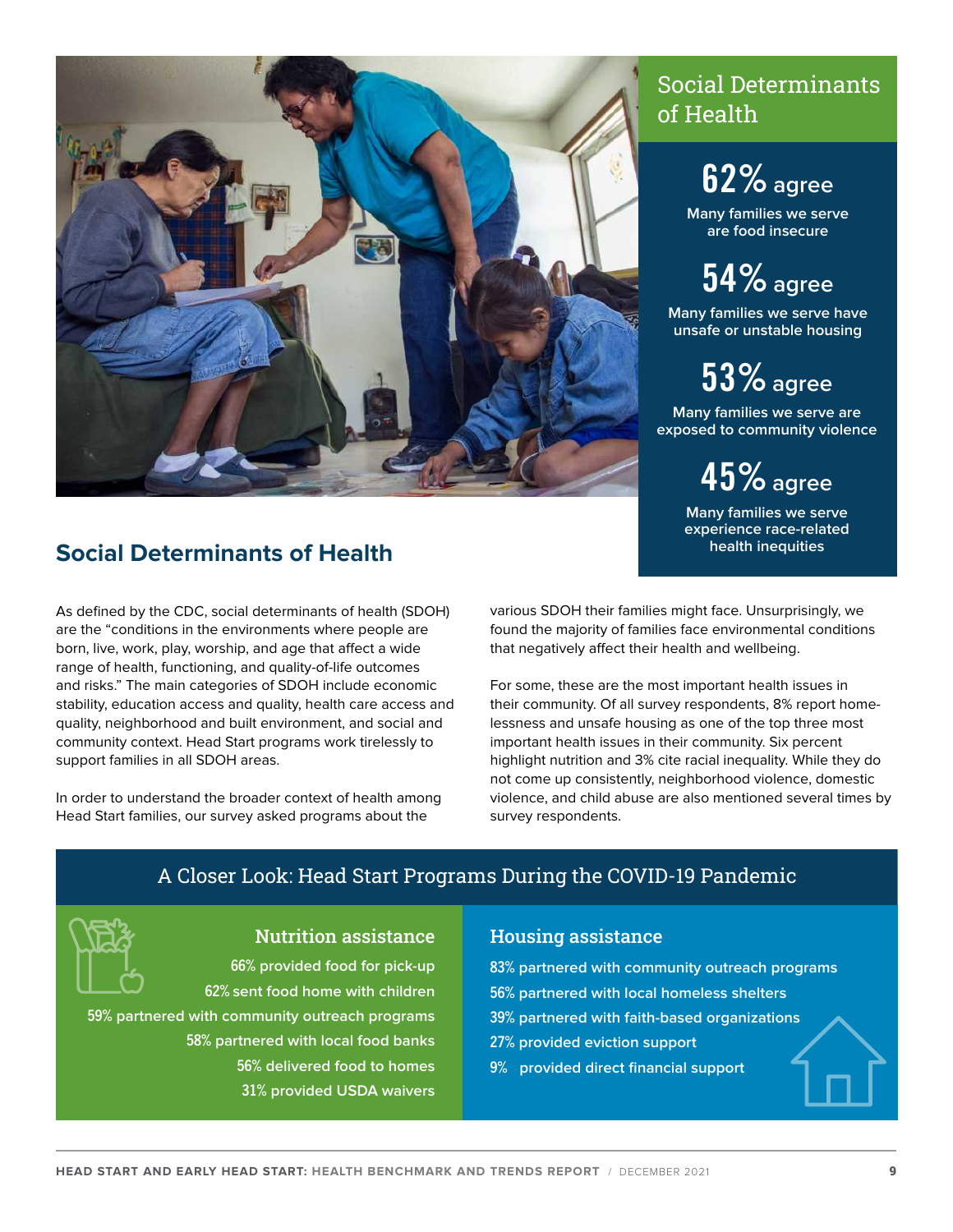

# Recommendations for Policymakers and Partners of Head Start

Based on these results, NHSA has developed recommendations for federal, state, and local agencies and partners. These recommendations focus on facilitating and leveraging the family connections and trust within Head Start agencies.

## **Recommendations for the Office of Head Start**

#### **1 Expand Health Training and Technical Assistance to Early Childhood Programs**

Early childhood-focused training and technical assistance centers, such as the [National Center on](https://www.edc.org/national-center-health-behavioral-health-and-safety) [Health, Behavioral Health and](https://www.edc.org/national-center-health-behavioral-health-and-safety)  [Safety,](https://www.edc.org/national-center-health-behavioral-health-and-safety) funded by the Office of Head Start, should specifically address key areas of concern brought up in this survey, including how programs can: 1) draw on Medicaid to expand transportation options; 2) identify multilingual support organizations; 3) educate parents and qualified providers about the full range of checks required in a wellchild visit, including [infant well-child checks;](https://www.medicaid.gov/medicaid/quality-of-care/improvement-initiatives/well-child-care/index.html) and, 4) offer information on exemplar Head Start program practices around health and model community partnerships.

#### **2 Expand Parent Education to Address Gaps in Underservice for Young Children**

Many gaps in children's health services are due to inadequate parent education about the importance of such care and how to access it. Community partners can play an expanded role in offering parent education and engagement on these topics. The Office of Head Start should continue to play a leadership role, expanding availability of culturally- and linguistically-appropriate resources around [ora](https://eclkc.ohs.acf.hhs.gov/oral-health)l [health](https://eclkc.ohs.acf.hhs.gov/oral-health) and other underserviced areas identified in this survey.

#### **3 Develop More Holistic Monitoring from the Office of Head Start**

Hard deadlines around health screenings can come at the expense of the relationship-building work programs do to partner with families around their children's health. This relational work is as important as meeting deadlines for screenings. The Office of Head Start should adapt monitoring protocols to reflect the ultimate goal: meeting children's health needs. The Office of Head Start should identify a metric that accounts for screening deadlines, actions undertaken, and parent preference in determining if a program is meeting health requirements.

#### **4 Elevate Field Training on Racism as a Public Health Crisis**

As noted in the survey, 45% of respondents said "many families" experience race-related health inequities. The Centers for Disease Control (CDC) recently said "[racism is a serious public health](https://www.cdc.gov/media/releases/2021/s0408-racism-health.html)  [threat](https://www.cdc.gov/media/releases/2021/s0408-racism-health.html) that directly affects the well-being of millions of Americans." The CDC went on to say "over generations, these structural inequities have resulted in stark racial and ethnic health disparities that are severe, far-reaching and unacceptable." The Office of Head Start should partner with the CDC's [Racism and Health c](https://www.cdc.gov/healthequity/racism-disparities/index.html)ampaign to learn more about this finding and to offer relevant training.